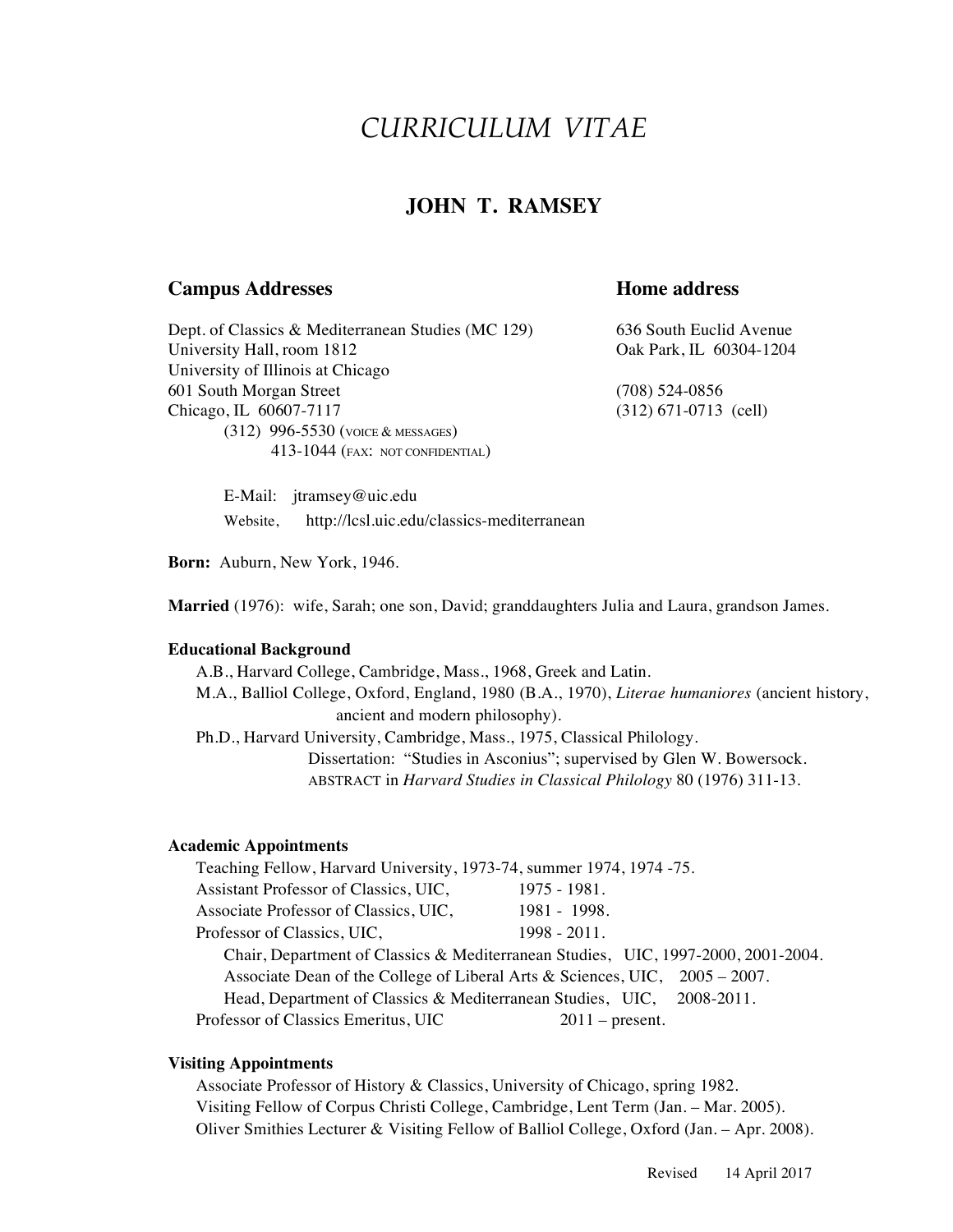# **Honors and Fellowships**

Phi Beta Kappa, 1968. A.B. from Harvard *summa cum laude*, 1968*.* Corey Traveling Fellowship from Harvard, 1968-70. UIC Faculty Research Fellowship, summer 1978. Fellowship, Institute for the Humanities, UIC, 1993-94 (declined in order to accept NEH). NEH Fellowship, 1993-94 (to write a commentary on Cicero's *Philippics I & II*). Phi Kappa Phi, 1993. Fellowship, Institute for the Humanities, UIC, 2000-2001. NEH Fellowship, awarded in Dec. 2005 for 2007-08 (to write a commentary on Cicero's *Philippics* 10-14). AIA Webster Lecturer (in ancient astronomy) for 2008-09.

#### **Grants**

UIC Campus Research Board, 1993: \$3000 to purchase wordprocessing equipment to aid in completion of book on Cicero's *Philippics I & II*.

UIC Campus Research Board, 1996: \$2500 to prepare camera-ready pages and artwork for *The Comet of 44 B.C. and Caesar's Funeral Games*.

# **RESEARCH AND PUBLICATIONS**

#### **BOOKS**

1. *Sallust's BELLUM CATILINAE*. Edited, with introduction and commentary (1984; reprinted 1988;  $2<sup>nd</sup>$  edition, 2007, Oxford Univ. Press; reprinted with corrections 2010) Pp. xvii + 252. (American Philological Association, Classical Texts with Commentary series) Reviewed in: *Classical Review* 35 (1985) 188-189, Winterbottom; *Gnomon* 57 (1985) 369- 71, Hellegouarc'h; *New England Classical Newsletter* (1986) 23-24, Ward; *Classical Outlook* 63 (1986) 140, Breen; *Mnemosyne* 40 (1987) 443-44, Meijer; *Classical World* 81.5 (1988) 407-408, Scanlon; *Favonius* 3 (1991) 69, Engen.

New  $2<sup>nd</sup>$  edition, OUP 2007. Pp. xvii + 252. Incorporates (1) corrections and additions to the commentary, (2) an updated, annotated bibliography, (3) four maps and plans, and (5) a table showing divergences between the Latin text of this edition and Reynolds' 1991 OCT.

Reviewed in: *Classical Review* 59.1 (2009) 122-23, Parker.

Reprinted with corrections, OUP 2010.

2. *Cicero & Sallust, On the Conspiracy of Catiline*. Edited with notes, vocabulary, and teacher's handbook, by E.J. Barnes and J.T. Ramsey. "The Longman Latin Readers Series." New York: Longman, 1988. Pp. 91.

 Reviewed in: *Classical Outlook* 67 (1989) 35-36, Allan; *JACT Review* 6 (1989) 31, Hazel; *Classical World* 84 (1991) 235-38, Bender.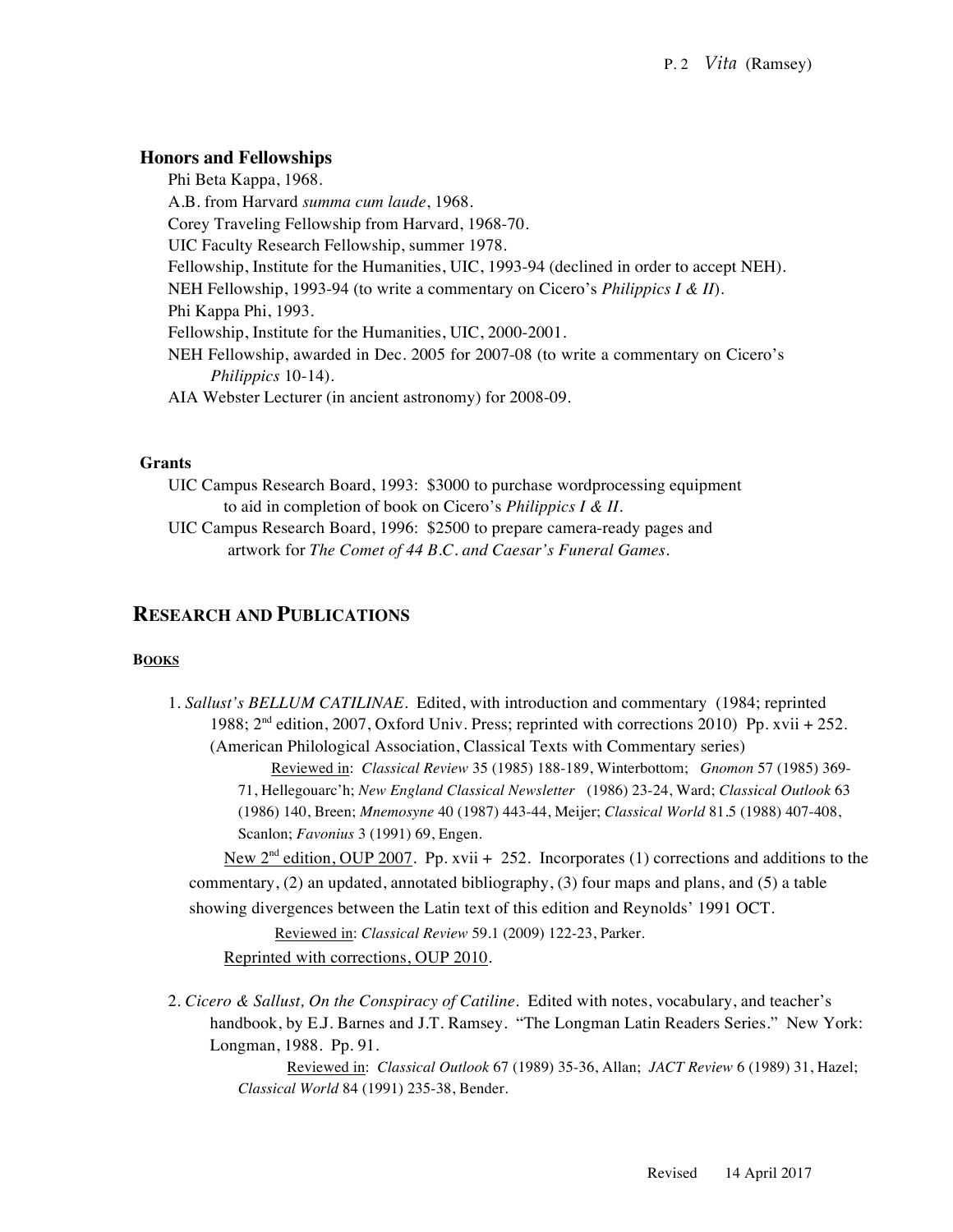3. *The Comet of 44 B.C. and Caesar's Funeral Games*. Co-authored with A. Lewis Licht. Atlanta, Georgia: Scholars Press, 1997. Pp. xx+236, including 15 illustrations (no. 39 in the American Classical Studies series). [Website, http://www.uic.edu/las/clas/comet]

Written in collaboration with A. Lewis Licht (Dept. of Physics, UIC), with a Foreword by Brian G. Marsden (Harvard-Smithsonian Center for Astrophysics), this work is an interdisciplinary study embracing the fields of ancient history, the history of science in the West and in China, astronomy, and astrology. Part I demonstrates that Octavian (the future emperor Augustus) deserves the credit for founding the Roman festival in July known as the *Ludi Victoriae Caesaris*. Part II collects and examines the evidence from China and Rome that concerns the great daylight comet of 44 B.C. Based upon eyewitness accounts, a range of orbital parameters is calculated, and an explanation is offered for why the comet of 44 was not ultimately greeted as a baleful sign (as comets normally were) but came to be interpreted instead as a sign of Julius Caesar's apotheosis.

 Reviewed in: *Ancient World* 28 (1997) 98-101, DeVoto; *Archaeoastronomy* 16 (2001) 100-101, Schaefer; *Astronomy and Geophysics* 38.3 (1997) 32-33, Hughes; *British Journal for the History of Science* 32 (1999) 240-42, Shotter; *Bryn Mawr Classical Review*, Aug. 1997, Sumi, posted at http://bmcr.brynmawr.edu/1997/97.08.07.html; *Classical Review* 49 (1999) 177-79, Gee; *Isis* 89 (1998), 717-18, Evans; *Journal for the History of Astronomy* 28 (1997) 348-50, Ceragioli; *Phoenix* 52 (1998) 181-83, Lewis; *Religious Studies Review* 31 (2005), 85, Sussman; *Rivista di Cultura Classica e Medioevale* 42 (2000) 109-20 [12-pg review article], Domenicucci; *Washington Post*, 3 June 1997, p. E5, Friedlander.

4. *Cicero, Philippics* I *&* II*,* Latin text edited with introduction and commentary. Cambridge Greek and Latin Classics series (2003) pp. xxvi+350.

> Reviewed in: *Bryn Mawr Classical Review* Nov. 2003, Manuwald, posted at http://ccat.sas.upenn.edu/bmcr/2003/2003-11-28.html; *JACT Newsletter* (2004) 51, Forsyth; *Gymnasium* 112 (2005), 397-99, Manuwald; *Classical Review* 58.2 (2008), 448-50 Stevenson.

5. A Descriptive Catalogue of Greco-Roman Comets from 500 B.C. to A.D. 400. Special issue of the journal *Syllecta Classica,* vol. 17 (2006): published March 2007; corrected reprint, Mar. 2008, 242 pp.

Collects, translates and analyzes Greek and Latin sources attesting 73 celestial events extending from 500 B.C. to A.D. 400. The analysis consists in determining the details of these sightings, their historical context, and identifying which are likely to have been comets (c. 51), as opposed to novas, meteors, or some other phenomenon (c.22), which are relegated to an appendix. A further 19 years are treated to which previous catalogues have assigned a comet but in which none in reality appeared. Where Chinese and Babylonian records help with dating or fleshing out the details of an apparition, this evidence is included and discussed. A 15 pp. analytical Index Locorum reveals both the coverage of individual sources as well as the terminology adopted.

 Reviewed in: *Times Literary* Supplement (30 March 2007), Peter Stothard, posted at http://timescolumns.typepad.com/stothard/2007/03/halebopping\_to\_.html; Bryn *Mawr Classical Review* Aug. 2007, Alexandra Smith, posted at http://ccat.sas.upenn.edu/bmcr/2007/2007-08-32.html; *Journal of Astronomical History and Heritage* 10.3 (2007), 246, David Hughes; *Bollettino di Studi Latini* 38 (2008), 321-22, Antonella Prenner; *Classical Review* 58 (2008) 522-24, Mastorakou; *MHNH* 7 (2007) 333-37, Macias; *Aestimatio* 4 (2007), 223-26, Alan C. Bowen.

6-7. Cicero's *Philippics*, translated by D. R. Shackleton Bailey (1986), revised in collaboration with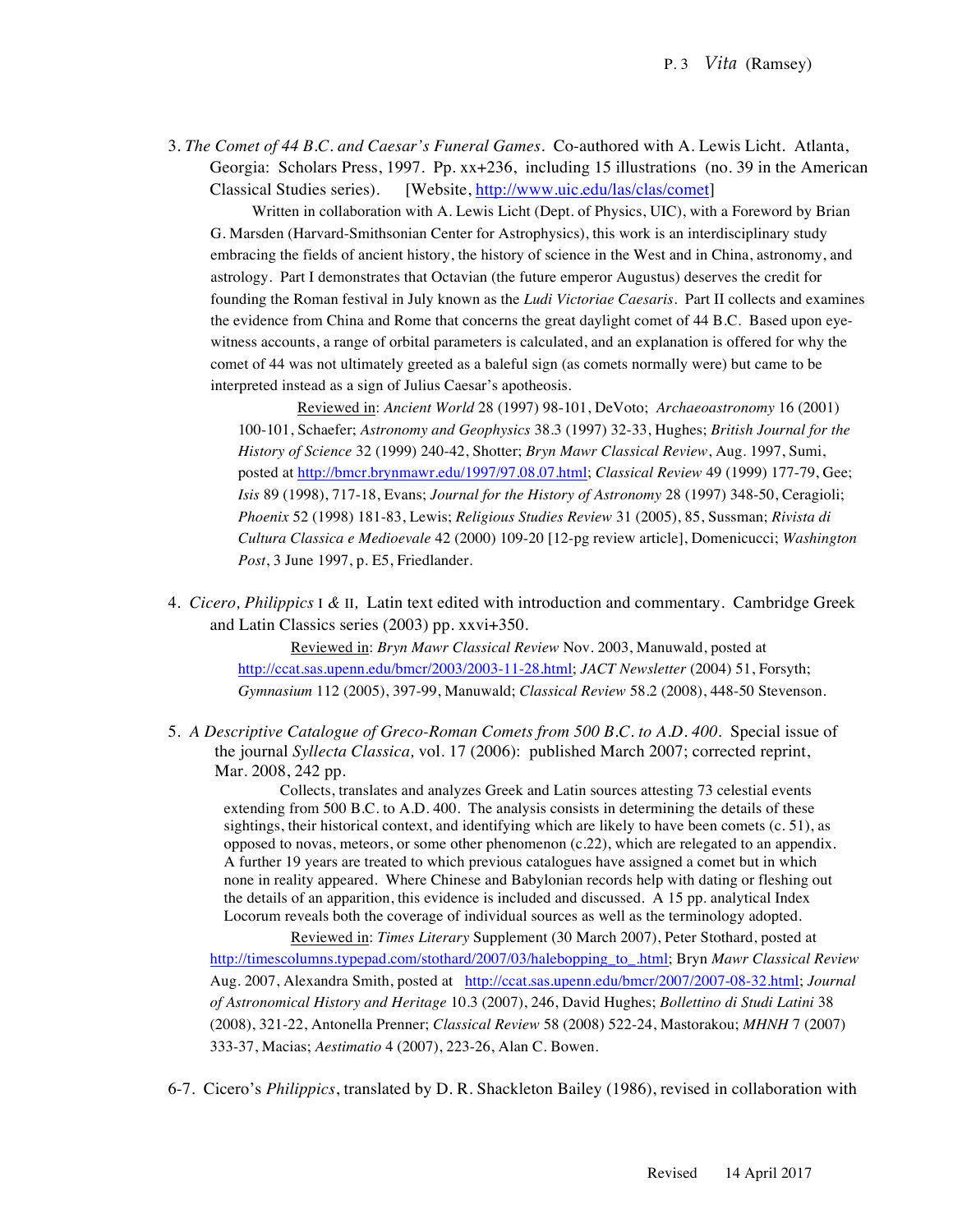Gesine Manuwald, Loeb Classical Library, vol. 1 (pp. lxxii  $+321$ ), vol. 2 (pp. x  $+365$ ): Harvard Univ. Pr., 2009. ISBN: 978-0-674-99634-2/. . . .99635-9

Reviewed in: *The Sunday Times,* 20 Dec. 2009, Robert Harris; *Bryn Mawr Classical Review,* June 2010, Prost, posted at

http://bmcr.brynmawr.edu/2010/2010-06-16.html?utm\_source=bmcr-l&utm\_campaign=d72e73d0af-2009\_09\_628\_27\_2009&utm\_medium=email. *Exemplaria Classica* 15 (2011), 393-95, Osgood

8. Sallust, *The War with Catiline, The War with Jugurtha,* trans. by J. C. Rolfe and revised by John T. Ramsey, vol. 1, Loeb Classical Library 116 (2013), pp. lxxxviii+440, ISBN: 978-0-674-996847 Reviewed in: *Bryn Mawr Classical Review,* 2014.07.43, Vesta posted at http://bmcr.brynmawr.edu/2014/2014-07-43.html

9. Sallust, *The Fragments of the Histories and Letters to Caesar.* ed. and translated by John T. Ramsey, vol. 2, Loeb Classical Library 522 (May 2015), pp. xliv+611, ISBN: 978-0674996861. Reviewed in: *Latomus* 75 (2016), 1112-15.

#### **ARTICLES IN REFEREED JOURNALS**

- 1. "A reconstruction of Q. Gallius' Trial for *Ambitus*: One Less Reason for Doubting the Authenticity of the *Commentariolum Petitionis*," *Historia* 29 (1980) 402-21.
- 2. "The Prosecution of C. Manilius in 66 B.C. and Cicero's *pro Manilio*," *Phoenix* 34 (1980) 323-36.
- 3. "Cicero, *pro Sulla* 68 and Catiline's Candidacy in 66 B.C.," *Harvard Studies in Classical Philology* 86 (1982) 121-31.
- 4. "Cicero, *Mur*. 29: the Orator as *Citharoedus*, the Versatile Artist," *Classical Philology* 79 (1984) 220-25.
- 5. "Asconius p. 60 (Clark), † *Prima Pars*: The Trial and Conviction of C. Manilius in 65 B.C.," *American Journal of Philology* 106 (1985) 367-73.
- 6. "The Senate, Mark Antony, and Caesar's Legislative Legacy," *Classical Quarterly* 44 (1994) 130-45.
- 7. "Mithridates, the Banner of Ch'ih-yu, and the Comet Coin," *Harvard Studies in Classical Philology* 99 (1999) 197-253.
- 8. "Beware the Ides of March: An Astrological Prediction?" *Classical Quarterly* 50 (2000) 440-54.
- 9. "Did Mark Antony Contemplate an Alliance with his Political Enemies in July 44 BC?" *Classical Philology* 96 (2001) 255-70.
- 10. "Did Julius Caesar Temporarily banish Mark Antony from his Inner Circle?" *Classical Quarterly* 54 (2004) 161-73.
- 11. "The Elder Seneca, *Controversiae* 2.1.1: *sub domino sectore,*" *Classical Quarterly* 54 (2004) 307-10.
- 12. "*Virile ac Muliebre Secus* : A Revival of its Appositional Use at Tac. *Ann*. 4.62," *Philologus* 149 (2005) 321-27.
- 13. "Mark Antony's Judiciary Reform and its Revival under the Triumvirs," *Journal of Roman Studies* 95 (2005) 20-37.
- 14. "A Catalogue of Greco-Roman Comets from 500 B.C. to A.D. 400," *Journal for the History of Astronomy* 28 (2007), 175-97.
- 15. "The Recovery of More Ennius from a Misinformed Ciceronian Scholiast," *Classical Quarterly*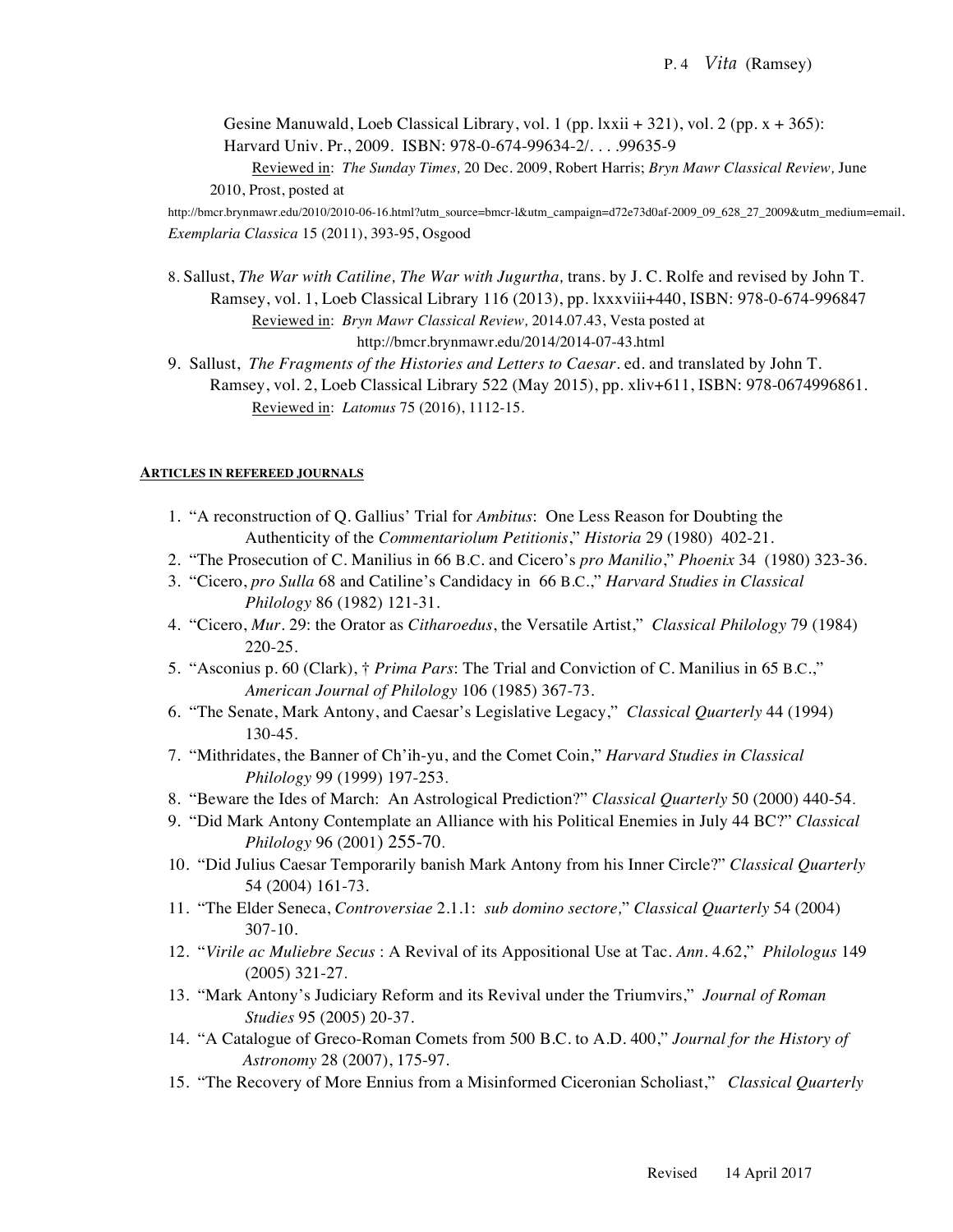64.1 (May 2014) 160-65.

- 16. "How and Why was Pompey Made Sole Consul in 52 BC." *Historia* 65.3 (2016) 298-324.
- 17. K. A. Raaflaub and J. T. Ramsey, "Reconstructing the Chronology of Caesar's Gallic Wars." *Histos* 11 (2017) 1-74.
- 18. J. T Ramsey and K.A. Raaflaub, "New Chronological Tables for Caesar's Wars." *Histos* (forthcoming, 2017).

#### **BOOK CHAPTERS**

1. "Senatorial Rhetoric," chapt. 10 in *A Companion to Roman Rhetoric*, ed. W. J. Dominik and J. C. R. Hall (Oxford: Blackwell, 2006), 122-35: Discusses the major differences that set a senatorial speech apart from forensic oratory. In particular, this study identifies and examines the ways in which Cicero adopted unique rhetorical strategies and styles in addressing his fellow senators (an audience of  $200 - 400$ ), as opposed to the Roman populace gathered en masse in public meetings (ranging in number up to 20,000 persons).

> Reviewed in: *Bryn Mawr Classical Review*, Sept. 2008, van den Berg, posted at http://bmcr.brynmawr.edu/2008/2008-09-33.html.

- 2. "At What Hour did the Murderers of Julius Caesar Gather on the Ides of March 44 B.C.?" in *In Pursuit of Wissenschaft: Festschrift für William M. Calder III zum 75. Geburtstag*, ed. Stephan Heilen et al. (Olms, 2008), 351-63. Establishes a timetable for the activities of Caesar and the conspirators on the morning of 15 March, showing that the meeting of the senate was not summoned for sunrise, as is commonly assumed, but more likely for c. 8 A.M. Caesar's arrival at the meeting was delayed for c. 2 (not 4) hours.
	- SUPPLEMENTARY TABLES available at http://www.uic.edu/las/clas/john.html Reviewed in: *Classical Review* 59 (2009) 617-19, Davies; *Bryn Mawr Classical Review*, Jan. 2010, Magnani, posted at http://bmcr.brynmawr.edu/2008/2008-09-33.html.
- 3. "Caesar as Proconsul: Politics at a Distance," chapt. 4 in *A Companion to Julius Caesar*, ed. Miriam Griffin (Oxford: Blackwell, Apr. 2009), 37-56.
- 4. "Debate at a Distance: A Unique Rhetorical Strategy in Cicero's *Thirteenth Philippic*" in *Form and Function in Roman Oratory*, ed. D. H. Berry and Andrew Erskine (Cambridge University Press, 2010), 155-74.

#### **REVIEWS**

- 1. *The Wars of Greece and Persia: Selections from Herodotus in Attic Greek*. Edited with notes, vocabularies, and exercises by W. D. Lowe. 1913. Reprint. Chicago: Bolchazy - Carducci, 1984. *New England Classical Newsletter* 14.2 (1986) 21-23.
- 2. *A Historical Commentary on Asconius*. By Bruce A. Marshall. Columbia: University of Missouri Press, 1985. *Classical Philology* 83 (1988) 168-73.
- 3. *Cicero and the Roman Republic*. By Manfred Fuhrmann, translated by W. E. Yuill (Oxford: Blackwell 1992). *Classical Bulletin* 69 (1993) 102-103.
- 4. *Valerius Maximus and the Rhetoric of the New Nobility*. By W. Martin Bloomer (Chapel Hill 1992). *Classical Bulletin* 69 (1993) 92-93.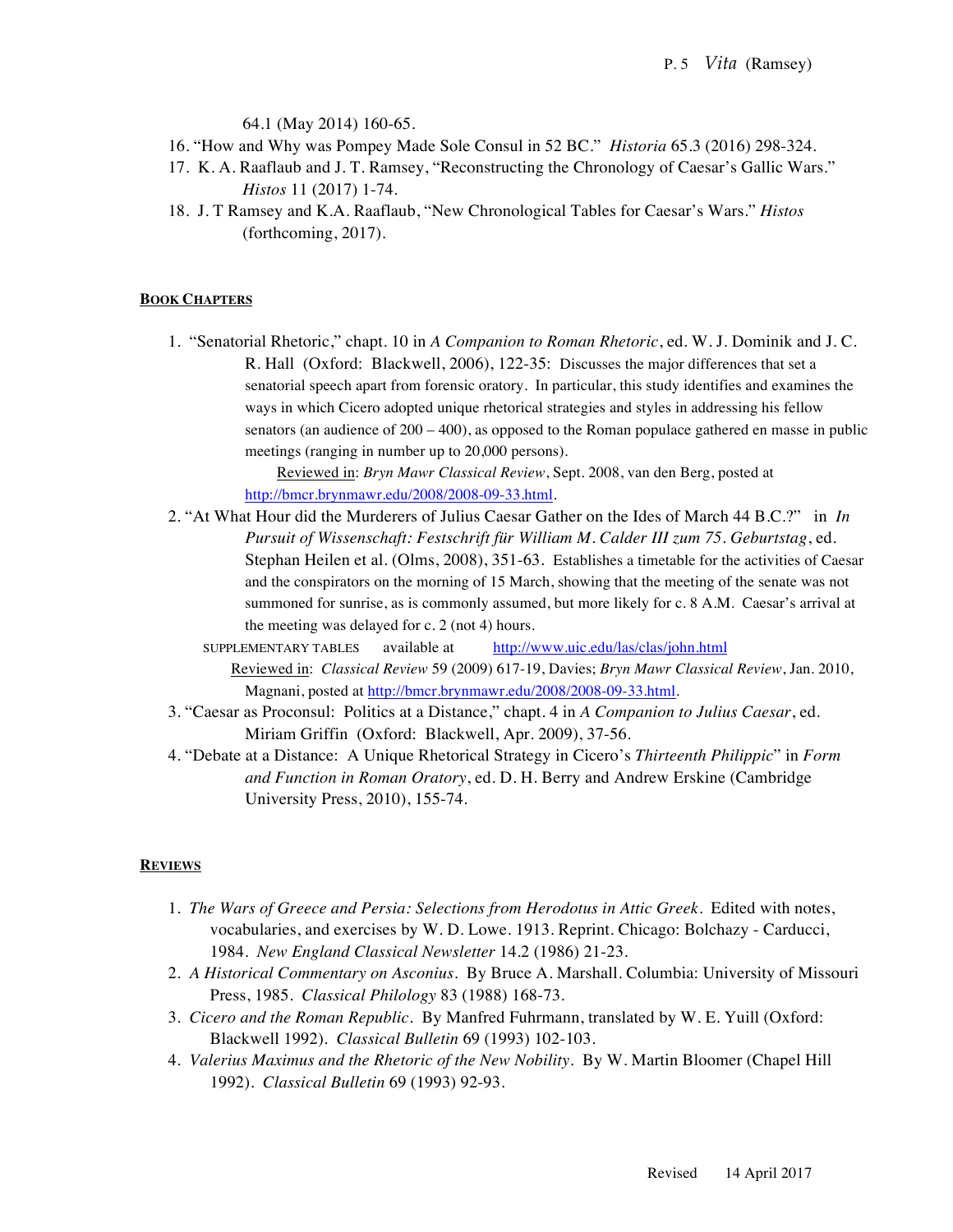- 5. *Actors in the Audience*. By Shadi Bartsch (Cambridge, MA 1994). *Bryn Mawr Classical Review* 6.1 (1995) 3-7. Available at: http://ccat.sas.upenn.edu/bmcr/1995/95.03.02.html
- 6. *Star Myths of the Greeks and Romans: A Source Book*. By Theony Condos (Grand Rapids 1997). *Bryn Mawr Classical Review* (June 1998).

Available at: http://ccat.sas.upenn.edu/bmcr/1998/98.6.28.html

- 7. *Cicero: Pro Sulla Oratio*. Edited text and commentary. By D. H. Berry (Cambridge Univ. Pr. 1996). *Gnomon* 71.8 (1999) 723-26.
- 8. *Astra Caesarum: Astronomia, Astrologia e Catasterismo da Cesare a Domiziano*. By Patrizio Domenicucci (Pisa 1996). *Bryn Mawr Classical Review* (Dec. 2000). Available at: http://ccat.sas.upenn.edu/bmcr/2000/2000-12-10.html
- 9. *Catilina's Riddle*. By Steven Saylor (St Martin's Press 1993). *Amphora* 1.2 (2002) 8-9.
- 10. *Ancient Meteorology.* By Liba Taub (London, 2003). "Talk of the Weather," *Classical Review* 55 (2005) 188-89.
- 11. *Astronomy and Calendar in Ancient Rome: The Eclipse Festivals.* By Leonardo Magini (Rome, 2001). Joint review with A. Lewis Licht in *Archaeoastronomy* 18 (2004) 124-26.
- 12. *Cronologia Ciceroniana.* By Nino Marinone, 2nd ed. rev. by Ermanno Malpaspina (Rome 2004). *Classical Philology* 101 (2006) 424-29.
- 13. Asconius: *Commentaries on Speeches by Cicero*, translated with introduction and commentary by R. G. Lewis, Clarendon Ancient History Series (Oxford, 2006). *Classical Review* 58.2 (2008), 456-58.
- 14. *The invectives of Sallust and Cicero : critical edition with introduction, translation, and commentary*, Anna A. Novokhatko. Berlin : Walter de Gruyter, 2009. *Journal of Roman Studies* 100 (2010), 40-41.
- 15. *Cicero's* Philippics*. History, Rhetoric and Ideology*. ed. T. Stevenson and M. Wilson (*Prudentia* 37 and 38.). Auckland: Polygraphia Ltd, 2008. *Classical Review* 61.1 (2010), 109-12.

#### **ENCYCLOPEDIA ARTICLES**

*Encyclopedia of Ancient History* (Wiley-Blackwell, 2012-2013), ed. Roger Bagnall, Andrew Erskine, et al.

Marcus Antonius (*RE* 30)—Mark Antony—(1,470 words). Marcus Aemilius Lepidus (*RE* 118)—(962 words).

*Virgil Encyclopedia* (Wiley-Blackwell, 2013), ed. Richard Thomas and Jan Ziolkowski "Astronomy" (pp. 138-39) "Comet" (pp. 287-88) "Oratory" (pp. 940-41)

#### **BIOGRAPHICAL ESSAYS**

The life of the late Professor Theodore Tracy of UIC (2,000 words): published in APA *Newsletter* 30.1 (February 2007) and in an abbreviated version in *Oculus* 16.2 (April 2007), newsletter of CAMWS.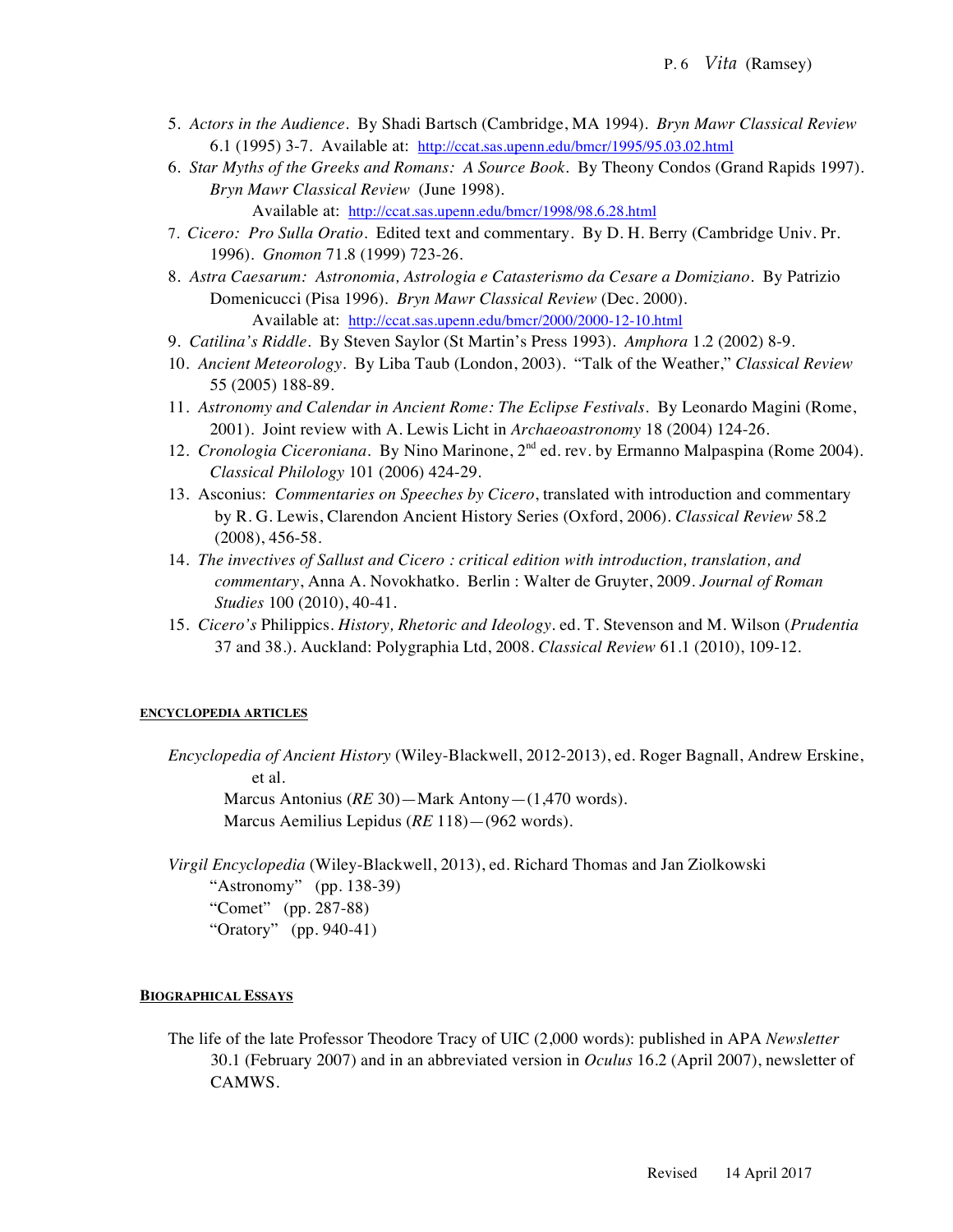- Biographical Memoir of David Roy Shackleton Bailey (10 Dec. 1917-28 Nov. 2005), Pope Professor of the Latin Language and Literature (Harvard), *Proceedings of the American Philosophical Society* 152.2 (2008), 268-78.
- "A Tribute to the Memory of Brian G. Marsden," *International Comet Quarterly* 33 (2011) [2014], 6- 8.

#### **OCCASIONAL PIECES**

A. Lewis Licht, J. Ramsey, "All Hail, Comet Holmes!" *Sky & Telescope* (May 2008), 12.

#### **PEDAGOGICAL PUBLICATIONS**

"The accent in Greek," *Athenaze Newsletter* (spring 1993) 14-17. "Vocabulary lists, chapts. 1-10," *Athenaze Newsletter* (fall 1993) 22-23. "Vocabulary lists, chapts. 11-20," *Athenaze Newsletter* (spring 1994) 12-14.

#### **INTERNET PUBLICATIONS**

Oxford U. Pr. www.oup.com/us/sallust

"Who's Who in Sallust's *Bellum Catilinae*" (rev. 2009)

"Supplementary Annotated Bibliography for 2nd ed. of Sallust's *Bellum Catilinae*" (rev. 2010)

"Updated, Amalgamated Bibliography" (rev. 2010)

Latin text of *Bellum Catilinae*, with headings, in PDF and Word format (2008)

The Landmark Ancient Histories http://www.thelandmarkancienthistories.com/

"The Chronology of Caesar's Gallic Campaigns." co-authored with K. Raaflaub in K. Raaflaub (ed.) (forthcoming 2017)

#### WORK COMPLETED

"Who's Who in Caesar," in K. Raaflaub (ed.), *The Landmark Caesar* (13,740 words) forthcoming 2017 (http://www.thelandmarkancienthistories.com/)

#### WORK IN PROGRESS

article: "The Postponement of Elections in 63 and the Inception of Catiline's Conspiracy" (13,980 words)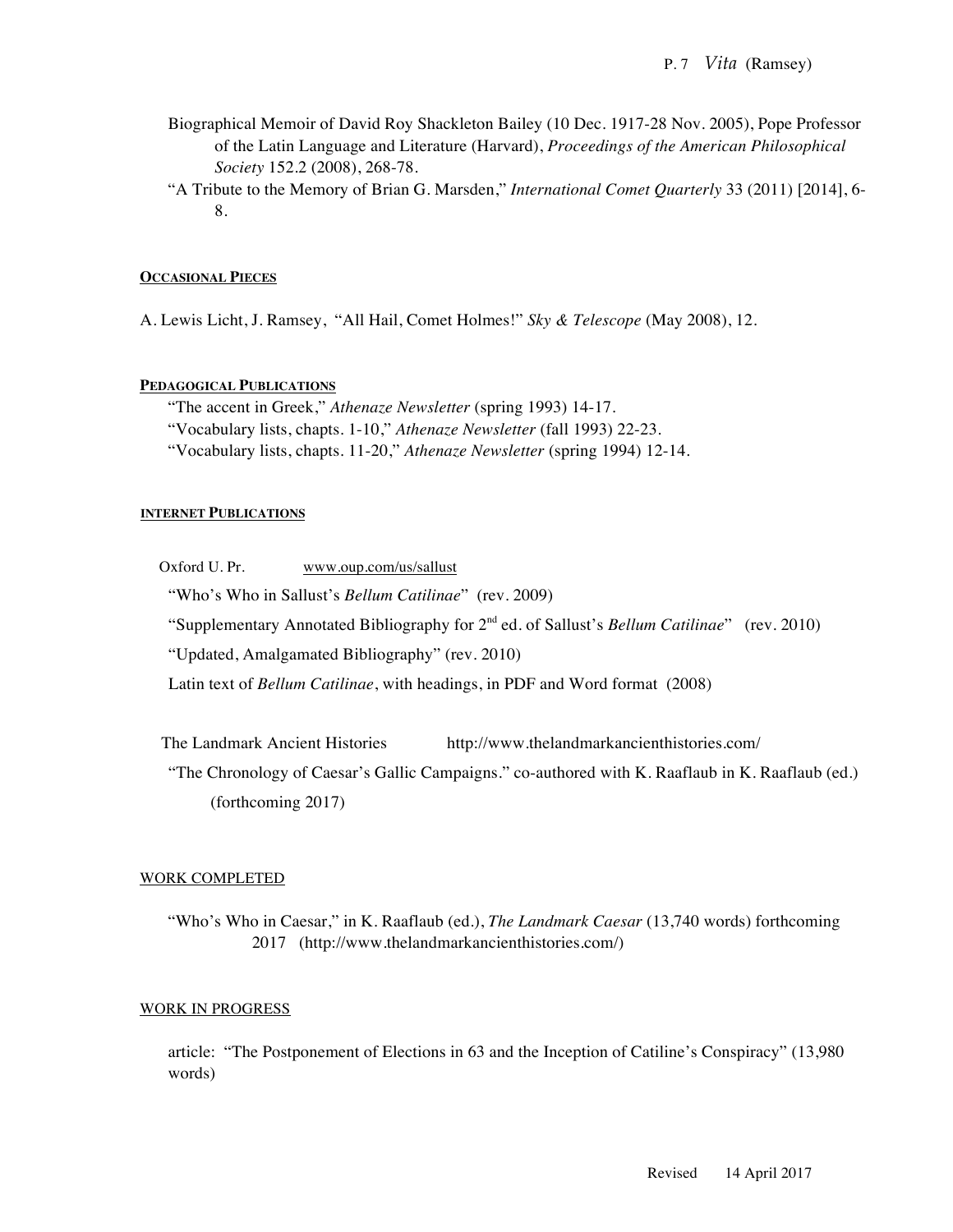# WORK IN PROGRESS & UNDER CONTRACT

- 1. "Asconius" for the Oxford Bibliographies in Classics series, edited by Dee Clayman. Oxford University Press, USA. (to be delivered 30 December 2017)
- 2. Asconius, *Commentaries on Speeches of Cicero,* jointly authored with R.G. Lewis, in the Clarendon Ancient History series. Oxford University Press. (to be delivered 1 Sept. 2018)
- 3. *Fragmentary Republican Latin*, vol. 7: *Historiographers,* in the Loeb Classical Library series. Harvard University Press (to be delivered 31 December 2019)

CONFERENCE PAPERS

- 1. "Cicero, *Pro Sulla* 68 and Catiline's Candidacy," delivered at the Annual Meeting of the American Philological Association in New Orleans, December 1980.
- 2. "Cicero, *Mur*. 29: The Orator as *Citharoedus*, The Versatile Artist," delivered at the Annual Meeting of the Classical Association of Canada in Halifax, May 1981.
- 3. "The Senate Mark Antony, and Caesar's Legislative Legacy," delivered at the Annual Meeting of the American Philological Association in New Orleans, December 1992.
- 4. "Caesar's Comet and the *Ludi Victoriae Caesaris* of 44 B.C.," delivered at the Annual Meeting of the American Philological Association in Washington DC, December 1993.
- 5. "Mithridates, the Banner of Ch'ih-yu, and the Comet Coin," delivered at the Annual Meeting of the American Philological Association in Atlanta, December 1994.
- 6. "Rome's Annexation of Phrygia Maior: Gaius Gracchus and the Publicani," delivered at the Annual Meeting of the American Philological Association in San Diego, December 1995.
- 7. "Beware the Ides of March: An Astrological Prediction?" delivered at the Annual Meeting of the American Philological Association in Washington DC, 29 December 1998.
- 8. "Mark Antony's Political maneuvers in July 44 BC," delivered at the Annual Meeting of the American Philological Association in Dallas, Texas DC, 28 December 1999.
- 9. "Caesar to Mark Antony: 'Show me the Money': Antony's Special Assignment in 46-45 BC," delivered at the Annual Meeting of the American Philological Association in Philadelphia, PA, 5 January 2002.
- 10. "Mark Antony's Attempt to Pack Roman Juries with his Supporters," delivered at the Annual Meeting of the American Philological Association in San Francisco CA, 4 January 2004.
- 11. "Halley's Comet and the Destruction of Jerusalem in 70 C.E.," delivered at the Annual Meeting of the American Philological Association in Montreal, Canada, 7 January 2006.
- 12. "Cicero's Deconstruction of Mark Antony's Rhetoric in *Philippics* 2, 3 and 13," delivered at the Annual Meeting of the American Philological Association in San Diego, 5 January 2007.
- 13. "*Philippic* 13: Cicero's Unique Solution of a Rhetorical Dilemma," delivered at the University of Edinburgh, Scotland, 10 March 2007: conference on Form and Function in Roman Oratory, 9-11 March 2007.
- 14. "At What Hour did the Murderers of Caesar Gather on the Ides of March?" delivered at the Annual Meeting of the American Philological Association in Chicago, 6 January 2008.
- 15. "The Jewish Revolt of Bar Kokhba (AD 132-135) and the Star of Antinous." delivered at the Annual Meeting of the American Philological Association in San Antonio, 8 January 2011.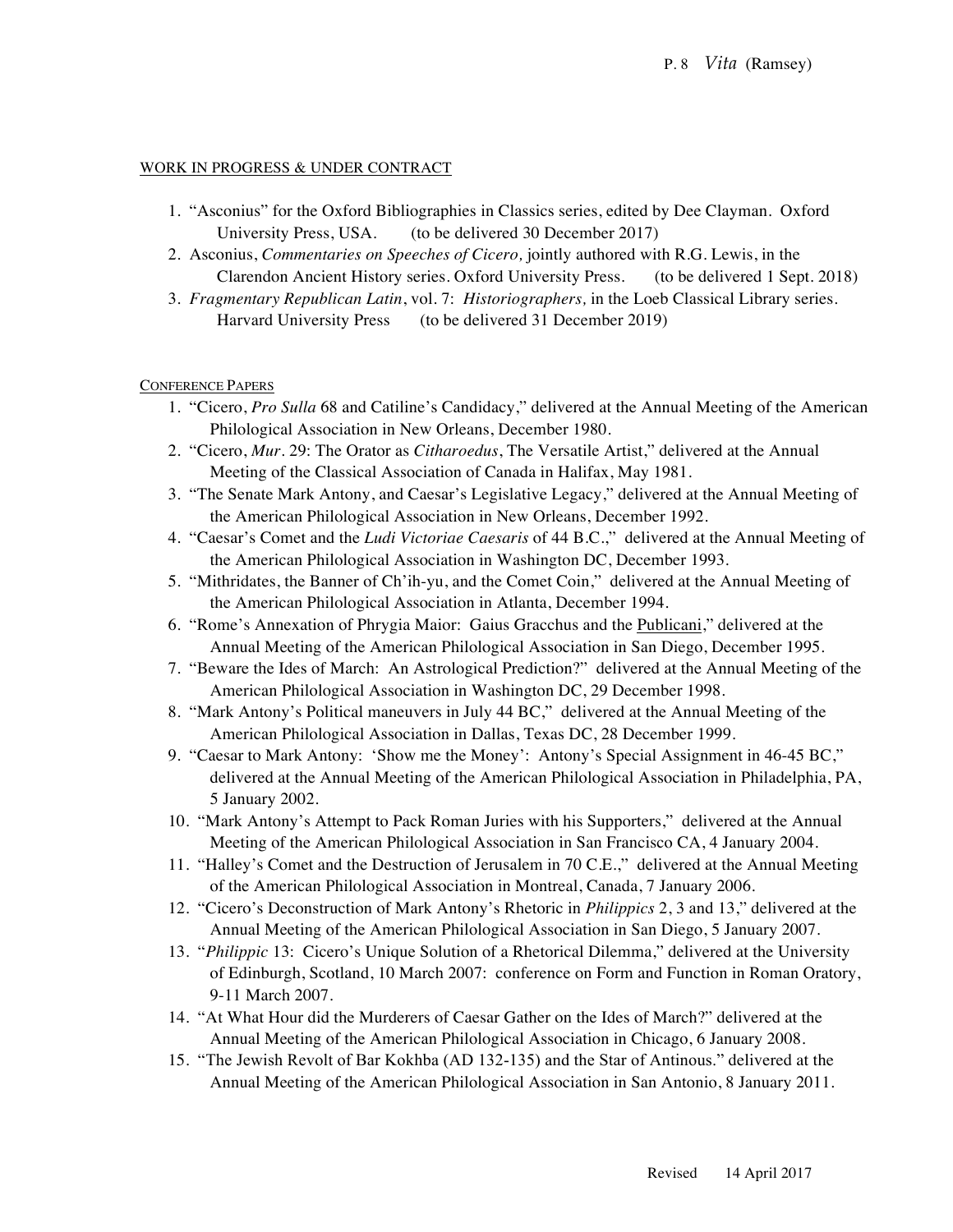16. "Pompey's Third Consulship (52 B.C.): Elected or Appointed?" delivered at the Annual Meeting of the American Philological Association in Chicago, 5 January 2014.

# INVITED LECTURES

- 1. "Advice to a Candidate for the Consulship," delivered at the Annual Meeting of the Illinois Classical Conference in Chicago, February 1980.
- 2. "Mark Antony as Catiline Redux? Cicero's Last Defense of the Republic," delivered at the Annual Meeting of the Illinois Classical Conference in Urbana, October 1995.
- 3. "Caesar's Comet As Seen from Rome and China in 44 B.C.," delivered on 13 February 1996 to the UIC class MthT 491 "History of Mathematics," with television link to Springfield and Oak Brook.
- 4-8. "The Comet that made Julius Caesar a God," delivered at the spring meeting of the Chicago Classical Club, 3 May 1997; Naperville Astronomical Association, 3 June 1997; Harvard University, "Civilizations of Greece and Rome" seminar series, 7 November 1997; Biblical Archaeology Society of Northern Virginia, 24 May 1999; University of Illinois at Urbana, "Oldfather Lecture" series, 26 October 2000.
- 9. "The Mystery of Caesar's Comet," delivered with A. Lewis Licht at Harold Washington Public Library, 15 November 1997.
- 10. "The Apprenticeship of Mark Antony: From Caesar's First Lieutenant to Caesar's Successor," delivered at the UIC Institute for the Humanities, 14 February 2001.
- 11. "Julius Caesar's (Mis)Trust of his Chief Lieutenant Mark Antony," delivered at the University of Zürich, 29 March 2004
- 12. "Cicero's Public Persona: How he Spoke in the Forum and in the Senate," delivered at the University of Iowa, 15 October 2004.
- 13. "Runaway Jury: Mark Antony's Crippling of the Criminal Courts and their Restoration by Augustus," delivered at the University of Iowa, 15 October 2004.
- 14. "Julius Caesar to Mark Antony, 'You're Fired!'," delivered at the fall meeting of the Chicago Classical Club, 6 November 2004.
- 15. "Mark Antony's Court-packing Legislation," presented to the ancient history seminar, University of Cambridge, 24 January 2005.
- 16. "Cicero, Mark Antony, and the need for Jury Reform," delivered at the University of Leeds, 26 January 2005.
- 17. "Who were Mark's Antony's New Jurors and What Role did they Play?" delivered at the University of Glasgow, 2 February 2005.
- 18. "Cicero's Public Persona: How he Spoke in the Forum and in the Senate," delivered at the University of Oxford, 8 February 2005.
- 19. "Runaway Jury: Antony's attempt to hijack Rome's Criminal Courts," delivered at the University of Edinburgh, 2 March 2005.
- 20. "Debate at a Distance: A Unique Rhetorical Strategy in Cicero's *Thirteenth Philippic,*" delivered to the Oxford Philological Society on 25 January 2008.
- 21. "When Did Comets Become Portents of Disaster in the Greco-Roman World?" Oliver Smithies Lecture no. 1, delivered at the University of Oxford, 11 February 2008.
- 22. "Halley's Comet and the Destruction of Jerusalem in AD 70," Oliver Smithies Lecture no. 2, delivered at the University of Oxford, 25 February 2008.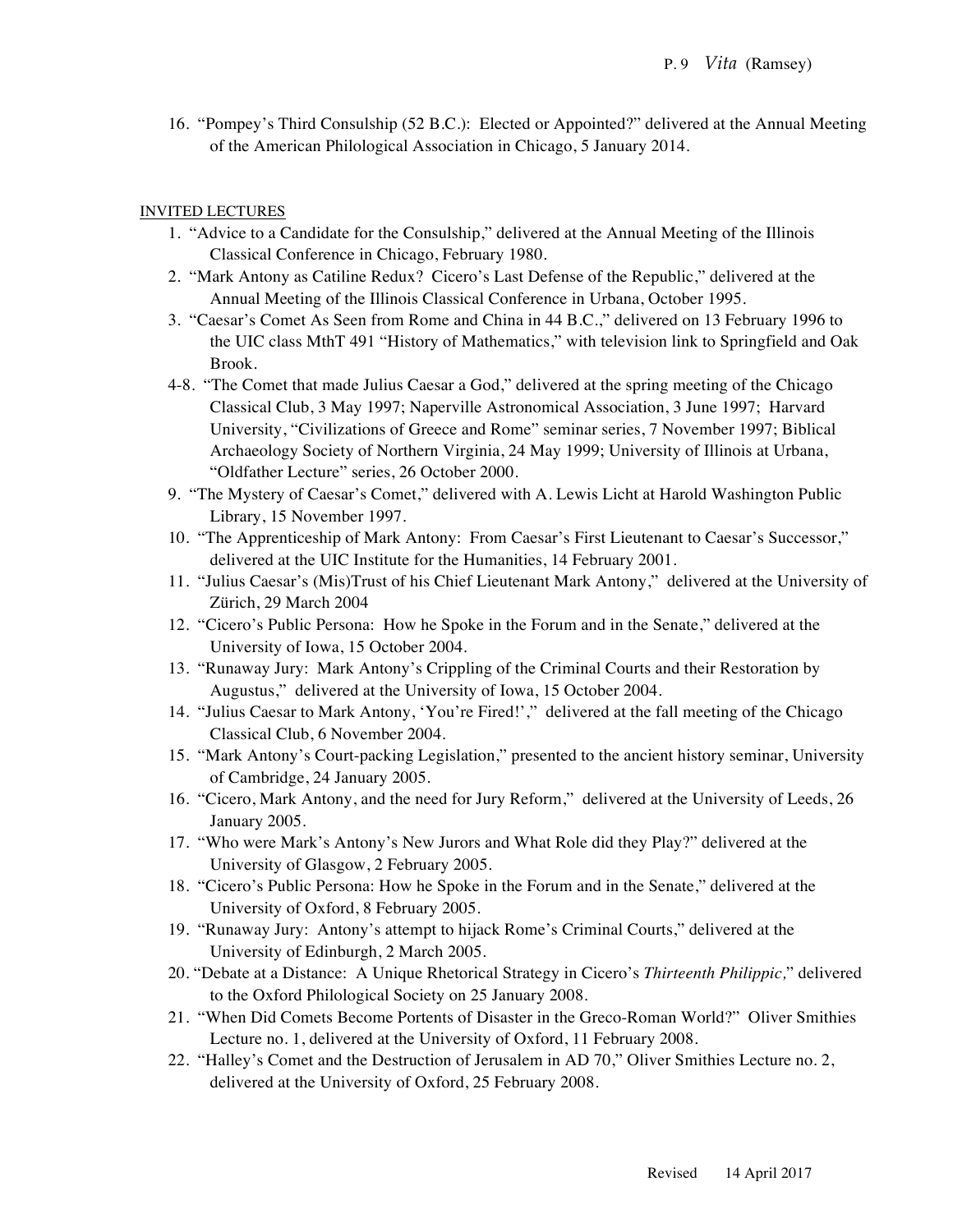- 23-24. "The Logistics of Tyrannicide: When did the Senate meet on the Ides?" delivered at the University of Edinburgh on 13 February 2008 and at the University of St Andrews on 14 March 2008.
- 25. "Halley's Comet and the Destruction of Jerusalem in AD 70," delivered at Georgetown University, 26 September 2008.
- 26. "When Did Comets Become Portents of Disaster in the Greco-Roman World?" Webster Lecture, Adler Planetarium, 13 November 2008.
- 27. "Halley's Comet and the Destruction of Jerusalem in AD 70," Webster Lecture, Florida State University (local chapter of the AIA), Tallahassee, 18 February 2009.
- 28. "When Did Comets Become Portents of Disaster in the Greco-Roman World?", Webster Lecture, University of South Florida (local chapter of the AIA), Tampa Bay, 19 February 2009.
- 29. "A.D. 132: Another Star in the East Announcing a Messiah?", delivered at the winter meeting of the Chicago Classical Club, 5 February 2011.
- 30. "Catiline's Conspiracy: How did it Relate to the Timing of the Elections in 63?", delivered at Ancient Societies Workshop, Univ. of Chicago, 1 Nov. 2016.

#### MEDIA INTERVIEWS

- 1. "Comet Wrap-up," WGN radio: *Extension 720: the Milton Rosenberg Show*, 17 June 1997.
- 2. Science segment of *Metropolis*, WBEZ radio, 12 July 1997.
- 3. "The Rise and Fall of the Roman Empire," WGN radio: *Extension 720: the Milton Rosenberg Show*, 9 May 2012.

Tenure and Promotion Reviews

- 2002: Smith College.
- 2005: Louisiana State University.
- 2007: York University, Ontario, Canada.
- 2011: Univ. of North Carolina, Greensboro

#### **Areas of Interest**

- MAJOR FIELDS OF INTEREST: Roman Republican History, Roman Oratory and Rhetoric, Roman Historiography, Roman Prose Authors (Cicero and Sallust), Ancient Astronomy.
- OTHER INTERESTS: the Teaching of Ancient Greek and Latin, Greek Prose Authors (Xenophon, Plato, Demosthenes).

#### **Editorial and Review Boards**

Member, Editorial Board for Textbooks of the American Philological Association (APA), 1984 - 86. Member *ex officio*, Committee on Publications of the American Philological Association (APA), 1986 - 90.

Chairman, Editorial Board for Textbooks of the American Philological Association (APA), 1986 - 90). Articles refereed for *American Journal of Philology, Classical Antiquity, Classical Journal, Classical Philology, Classical Quarterly, Classical World, Greece & Rome, Histos, Illinois Classical*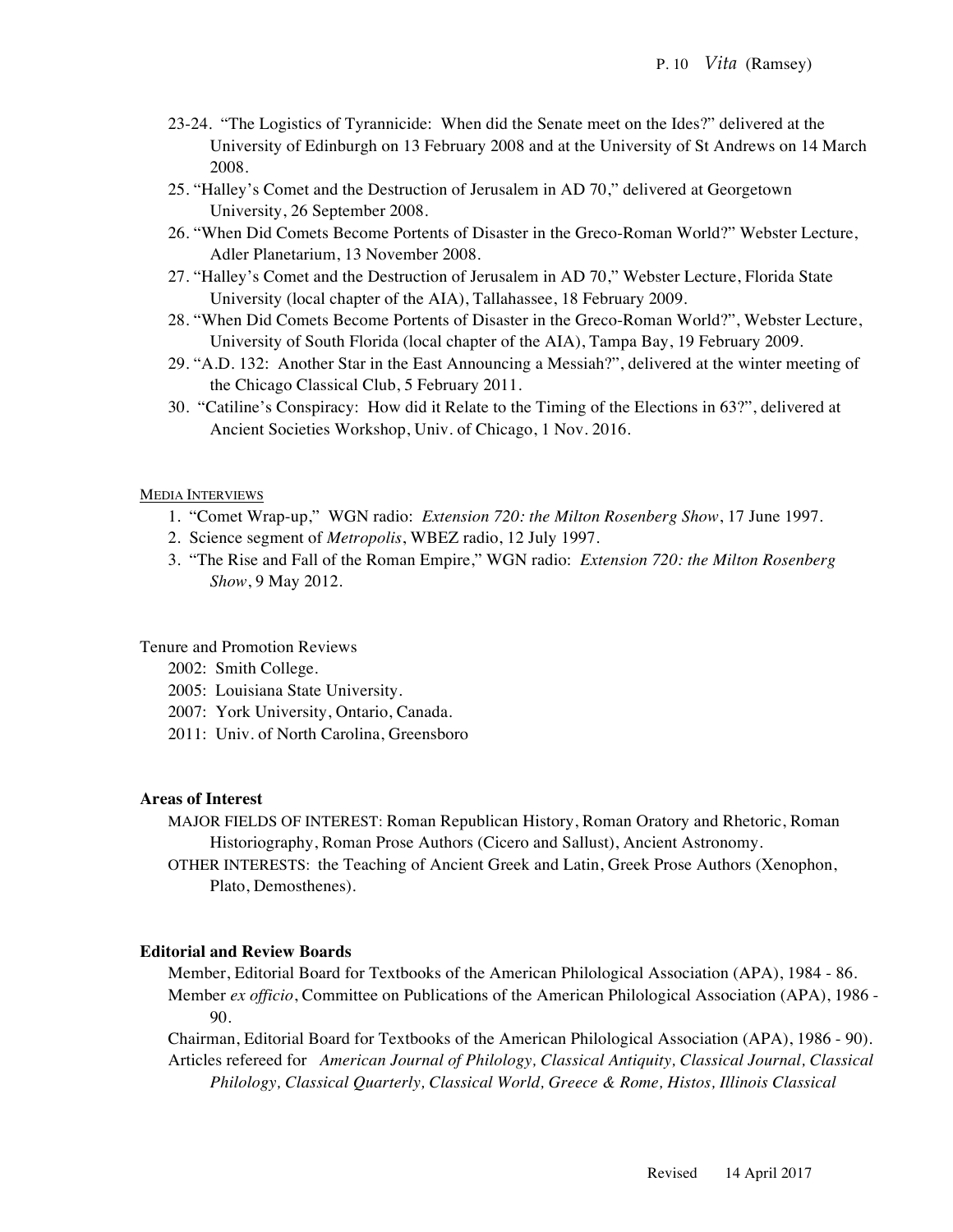*Studies, Studia Humaniora Tartuensia,* and *Transactions of the American Philological Association.* Referee for the Ohio State University Press. Panelist for NEH Fellowship Program, 2010 Referee for Oxford University Press Member of Editorial Board of *Ciceroniana Online* (http://www.ojs.unito.it/index.php/COL/about/editorialTeam)

#### **Memberships in Professional Organizations**

Society for Classical Studies (formerly the American Philological Association) Association of Ancient Historians

#### **Teaching: Awards**

- Twice nominated by the senior class for the University's Silver Circle Award for distinguished teaching: in 1979 and 1998.
- Recipient of 1999 Teaching Recognition Award from the UIC Council of Excellence in Teaching and Learning.

#### **Teaching: New Courses/New Curricula**

Developed and taught with Prof. Lewis Licht of Physics a new, interdisciplinary Honors College course Hon 107 "Astronomical Phenomena and the Course of History" (spring 98 & 99) Developed a freshman seminar, LAS 100 "Revolution in Ancient Rome" (fall 1999) Taught in a pilot program presented to incoming LAS freshmen in fall 2002: offered one of three courses in a cluster on the theme of "The Hero" (CL 102, LAS 100, ENG 160)

#### **Campus Service and Administration**

#### Campus/University

Member of University Senates Conference Committee, 2009-11.

Member of UIC Faculty Senate, 1998 - 2001, 2001-2004, 2004-07, 2007-09, 2009-12. Member of Executive Committee, 2001-2003, 2003-2005, 2005-2007, 2009-10, 2010-12. Member of Faculty Affairs Committee, 2005-2007. Member of Committee on Budget and Planning, 1998 – 2004.

Chair, 1999-2000, 2000-2001, 2001-2002.

Member of University Administration Budget and Benefits Study Committee, 1999-2001, 2001-2003.

Member *ex officio* of Subcommittee on Campus Priorities, 1999-2000, 2000-2001.

Mentor for new faculty, 1999-2000, 2002-2003. Panelist for review of applications for CETL Teaching Awards 2000. Alumni Relations Council, 2004-2006. Research of the Year: Humanities Panel, 2012.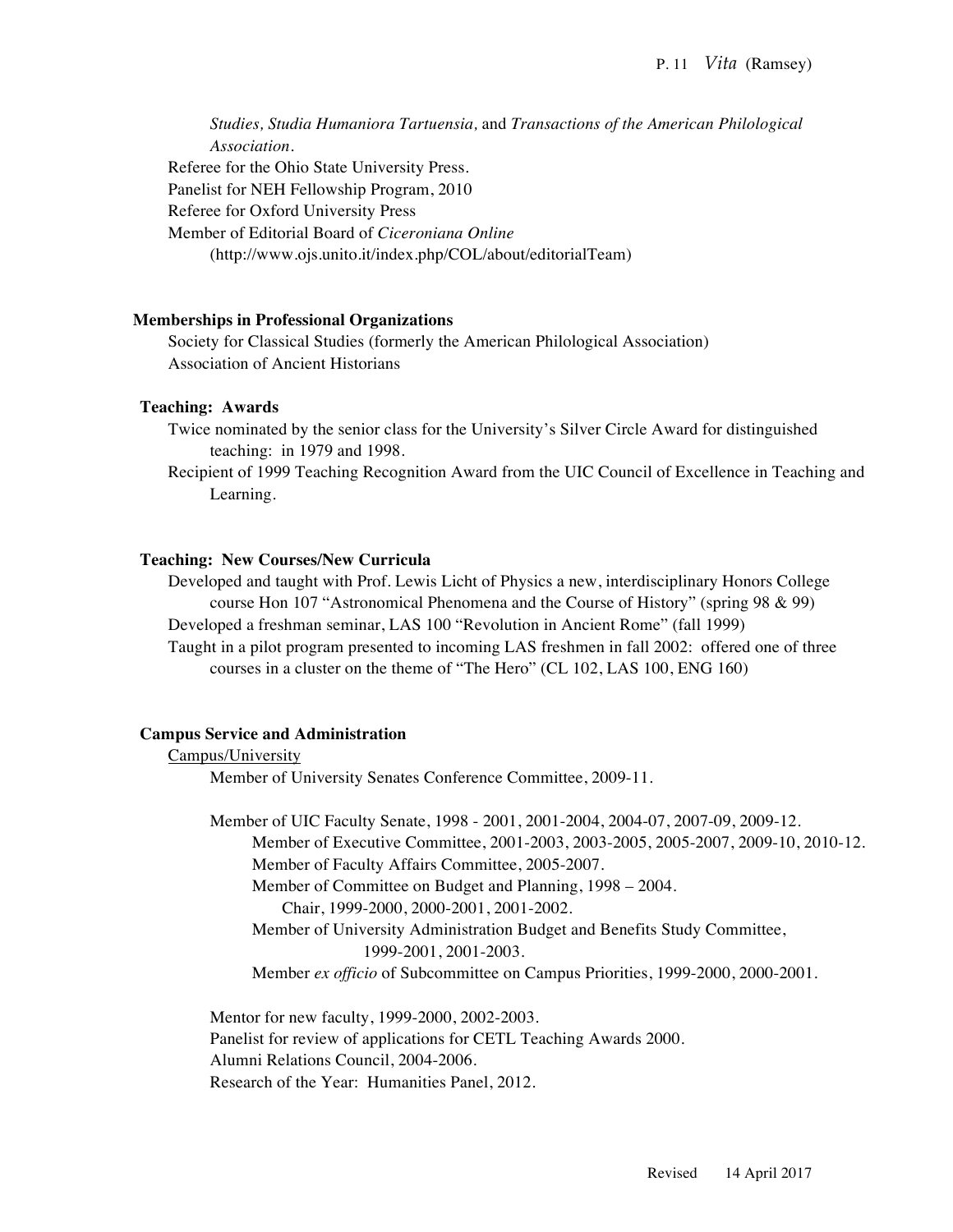College of Liberal Arts and Sciences:

Associate Dean for Faculty Affairs, 2005-2007.

Secretary to the Faculty, 1984 - 85.

Member of LAS Executive Committee 1992 – 93, 1995 – 97.

Chair, Review Panel for UIC Dept. of Slavic and Baltic Languages, 1992 – 93.

Chair, Review Panel for UIC Dept. of Philosophy, spring 1997.

Member of LAS Religious Studies Committee 1999-2000.

Department of Classics & Mediterranean Studies:

Head of Department: 2008 – present.

Chair of Department, 1997 - 2000, 2001-2004.

Member of Executive Committee, 1978, 1980 - 91, 1992 - present.

Chair of Search Committees:

fall 1997: search for two lecturers

spring 1998: search for lecturer in Modern Greek

1998-99: search for Assistant Professor of classical archaeology

1999-2000: open-rank search, Asst. to Full Prof. of Classics

2001-2002: search for Assistant Professor of Arabic

2002-2003: search for Assistant Professor of Modern Greek

Member of Search Committees:

1997-98: search for Assistant Professor of Greek history

spring 1999: search for lecturer in Arabic

Director of Undergraduate Studies, spring 1979 - 1997.

Faculty Supervisor of Teaching Certification in Latin, 1981-83.

Department of History: member of Search Committee in Ancient History, spring 1977 and 1980. Departments of History & Classics: member of Search Committee in Greek History, fall 1997.

Graduate College: associate member (1976 - 81), full member (1982 - present)

Member of Awards Committee (2002-03).

Honors College: fellow, 1997-present.

Phi Kappa Phi (UIC chapter): Secretary, 1999-2001 President, 2002-04

# **State & National Service and Administration**

Member (*ex officio*, 1986 - 88 & 1988 - 90) of the Am. Philological Assoc. Committee on Publications.

- Illinois Board of Education: reviewer of certification for the Teacher Education Programs in Latin and Russian at Northwestern University, March 1993.
- Member, Local Committee for Annual Meeting of Illinois Classical Conference in Chicago, October 7-9, 1994**.**
- Chair, Local Committee for Annual Meeting of Am. Philological Assoc. in Chicago, December 27- 30, 1997.